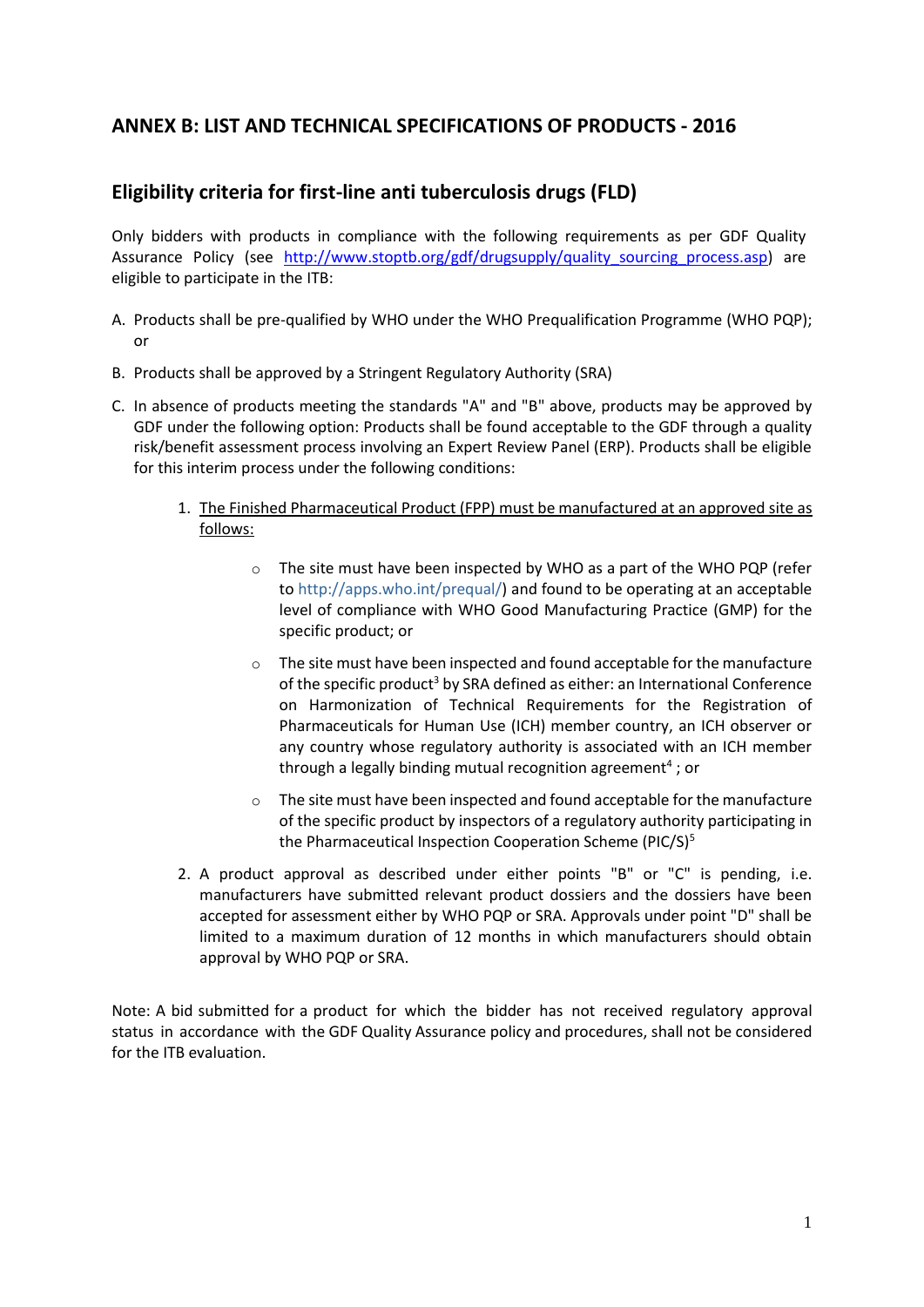# **List of products are presented in 4 schedules as follows:**

# **SCHEDULE NO. 1: Oral solid dosage forms. Fixed dose combinations for adults and children.**

## **ADULTS:**

**ITEM No. 1: 4FDC/ RHZE 150/75/400/275 (blister)**

**General Description:** Fixed-dose combination of Ethambutol 275mg/ Isoniazid 75mg/ Pyrazinamide 400mg/ Rifampicin 150mg coated tablets. **Primary packaging**: 28 tablets/blister **Secondary packaging**: pack of 24 blisters x 28 tablets.

### **ITEM No. 2: 3FDC/ RHE 150/75/275 (blister)**

**General Description:** Fixed-dose combination of Ethambutol 275mg/ Isoniazid 75mg/ Rifampicin 150mg coated tablets. **Primary packaging**: 28 tablets/blister **Secondary packaging**: pack of 24 blisters x 28 tablets.

#### **ITEM No. 3: 2FDC/ RH 150/75 (blister)**

**General Description:** Fixed-dose combination of Isoniazid 75mg/ Rifampicin 150mg coated tablets or capsules **Primary packaging**: 28 tablets or capsules/blister

**Secondary packaging**: pack of 24 blisters x 28 tablets or capsules

### **ITEM No. 4: 2FDC/ RH 150/150 (blister)**

**General Description:** Fixed-dose combination of Isoniazid 150mg/ Rifampicin 150mg coated tablets or capsules

**Primary packaging**: blister of 28 tablets or capsules **Secondary packaging**: pack of 24 blisters x 28 tablets or capsules

**ITEM No. 5: 2FDC/ RH 300/150 (blister)**

**General Description:** Fixed-dose combination of Isoniazid 150mg/ Rifampicin 300mg coated tablets or capsules.

**Primary packaging**: 28 tablets/blister or 10 capsules/blister

**Secondary packaging**: pack of 24 blisters x 28 tablets or pack of 10 blisters x 10 capsules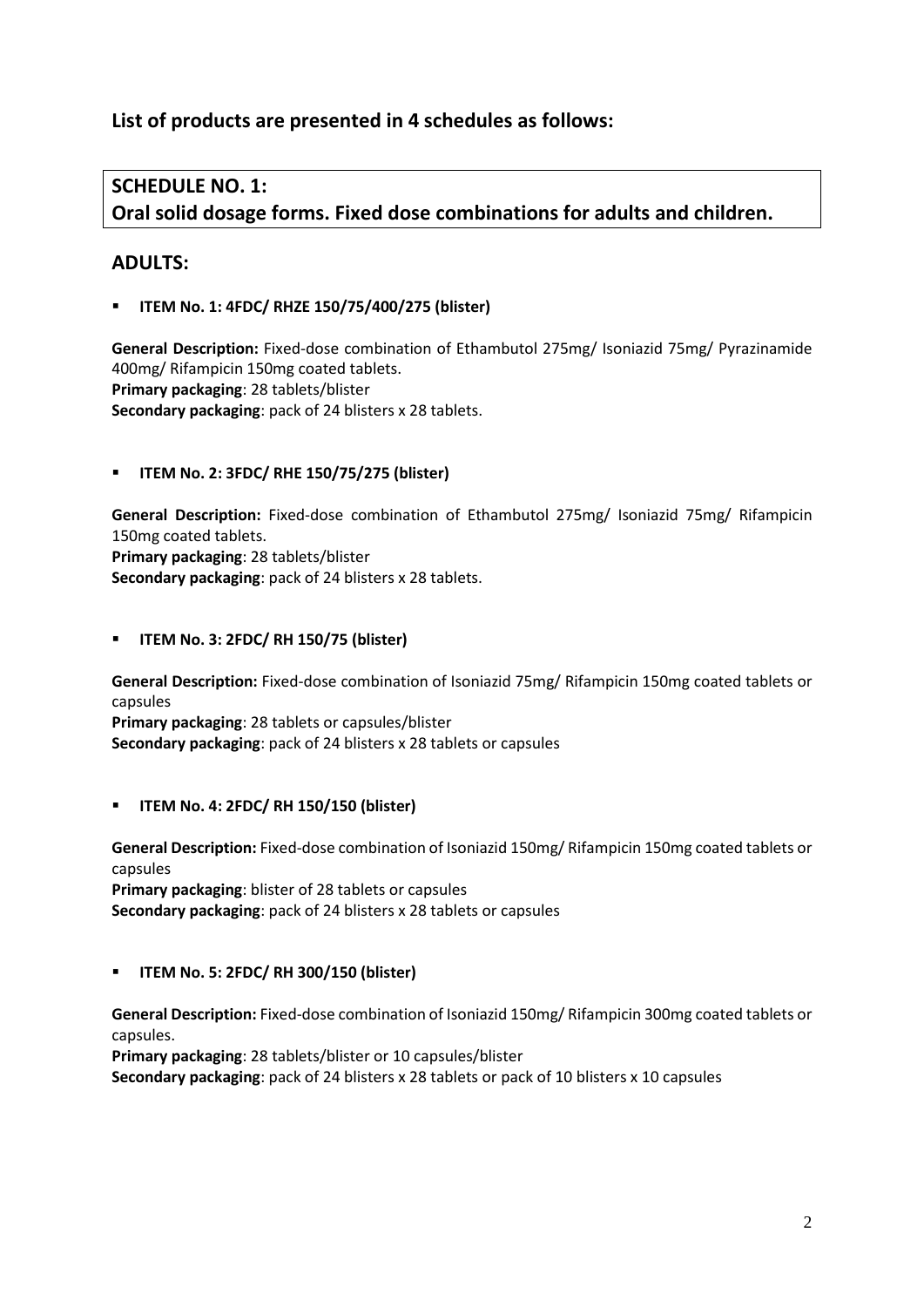**ITEM No. 6: 2FDC/ EH 400/150 (blister)**

**General Description:** Fixed-dose combination of Ethambutol 400mg/ Isoniazid 150mg coated tablets or capsules

**Primary packaging**: 28 tablets or capsules/blister **Secondary packaging**: pack of 24 blisters x 28 tablets or capsules

## **CHILDREN:**

**ITEM No. 7: 3FDC/ RHZ 60/30/150 (blister)**

**General Description:** Fixed-dose combination of Isoniazid 30mg/ Pyrazinamide 150mg/ Rifampicin 60mg dispersible uncoated tablets.

**Primary packaging**: 28 tablets/blister or 6 tablets/strip **Secondary packaging**: pack of 3 blisters x 28 tablets or pack of 14 strips x 6 tablets

### **ITEM No. 8: 2FDC/ RH 60/60 (blister)**

**General Description:** Fixed-dose combination of Isoniazid 60mg/ Rifampicin 60mg / dispersible uncoated tablets.

**Primary packaging**: 28 tablets/blister **Secondary packaging**: pack of 3 blisters x 28 tablets

**ITEM No. 9: 2FDC/ RH 60/30 (blister)**

**General Description:** Fixed-dose combination of Isoniazid 30mg/ Rifampicin 60mg/ dispersible uncoated tablets.

**Primary packaging**: 28 tablets/blister or 6 tablets/strip **Secondary packaging**: pack of 3 blisters x 28 tablets or pack of 14 strips x 6 tablets

### **ITEM No. 10: 3FDC/ RHZ 75/50/150 (blister)**

**General Description:** Fixed-dose combination of Isoniazid 50mg/ Pyrazinamide 150mg/ Rifampicin 75mg dispersible uncoated tablets. **Primary packaging**: 28 tablets/blister **Secondary packaging**: pack of 3 blisters x 28 tablets

### **ITEM No. 11: 2FDC/ RH 75/50 (blister)**

**General Description:** Fixed-dose combination of Isoniazid 50mg/ Rifampicin 75mg dispersible uncoated tablets.

**Primary packaging**: 28 tablets/blister **Secondary packaging**: pack of 3 blisters x 28 tablets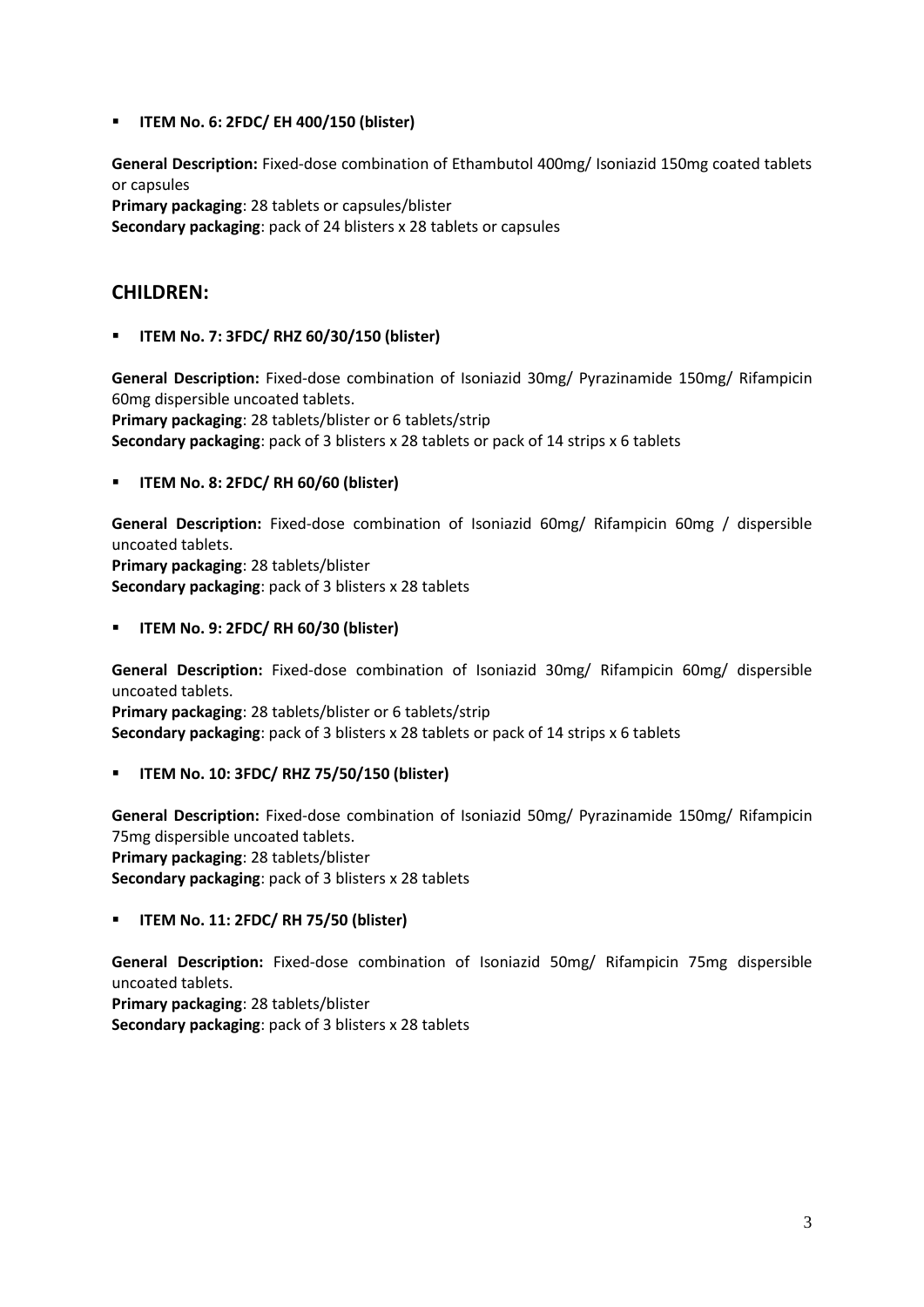# **SCHEDULE NO. 2: Oral solid dosage forms. Single dose formulations for adults and children**

## **ADULTS:**

**ITEM No. 1: Ethambutol 400 mg (blister)**

**General Description:** Ethambutol 400mg coated tablets or capsules **Primary packaging**: 28 tablets or capsules/blister **Secondary packaging**: pack of 24 blisters x 28 tablets or capsules

**ITEM No. 2: Isoniazid 300 mg (blister)**

**General Description:** Isoniazid 300mg tablets or capsule. **Primary packaging**: 28 tablets/blister **Secondary packaging**: pack of 24 blisters x 28 tablets

#### **ITEM No. 3: Pyrazinamide 400 mg (blister)**

**General Description:** Pyrazinamide 400mg tablets or capsules **Primary packaging**: 28 tablets/blister **Secondary packaging**: pack of 24 blisters x 28 tablets

**ITEM No. 4: Pyrazinamide 500 mg (blister)**

**General Description:** Pyrazinamide 500mg tablets or capsules. **Primary packaging**: 28 tablets/blister **Secondary packaging**: pack of 24 blisters x 28 tablets

**ITEM No. 5: Rifampicin 150 mg (blister)**

**General Description:** Rifampicin 150mg tablets or capsules. **Primary packaging**: 10 tablets or capsules/blister **Secondary packaging**: pack of 10 blisters x 10 tablets or capsules

**ITEM No. 6: Rifampicin 300 mg (blister)**

**General Description:** Rifampicin 300mg tablets or capsules. **Primary packaging**: 10 tablets or capsules/blister **Secondary packaging**: pack of 10 blisters x 10 tablets or capsules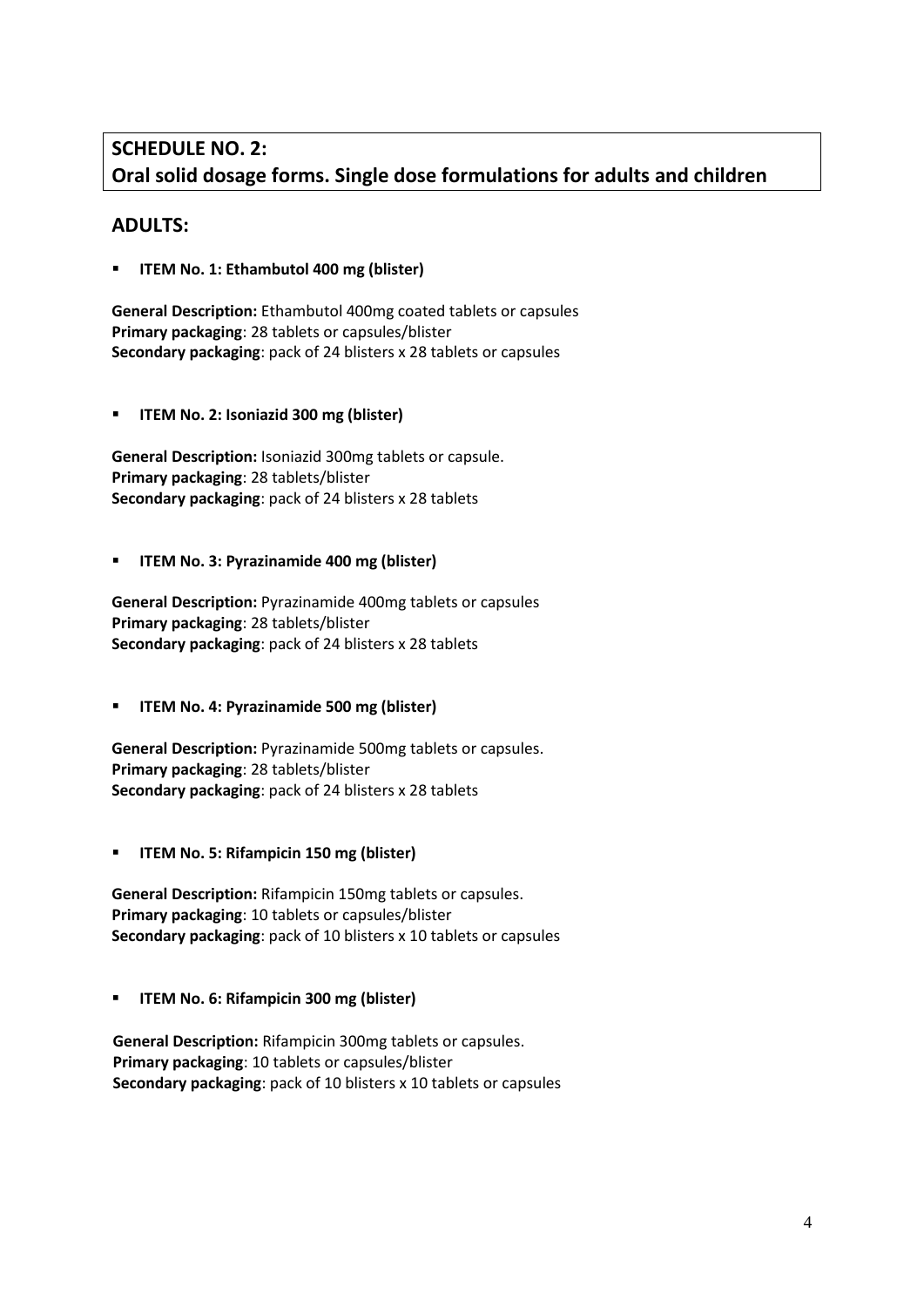**ITEM No. 7: Rifabutin 150 mg (blister/HDPE container)**

**General Description:** Rifabutin 150mg capsules. **Primary packaging**: 100 capsules/HDPE container or 10 capsules/blister. **Secondary packaging**: 1 HDPE container or pack of 10 blisters x 10 capsules.

## **CHILDREN**

**ITEM No.8: Isoniazid 100 mg (blister)**

**General Description:** Isoniazid 100mg tablets. **Primary packaging**: 10 tablets/blister **Secondary packaging**: pack of 10 blisters x 10 tablets

**ITEM No.9: Ethambutol 100 mg (blister)**

**General Description:** Ethambutol 100mg tablets. **Primary packaging**: 10 tablets/blister **Secondary packaging**: pack of 10 blisters x 10 tablets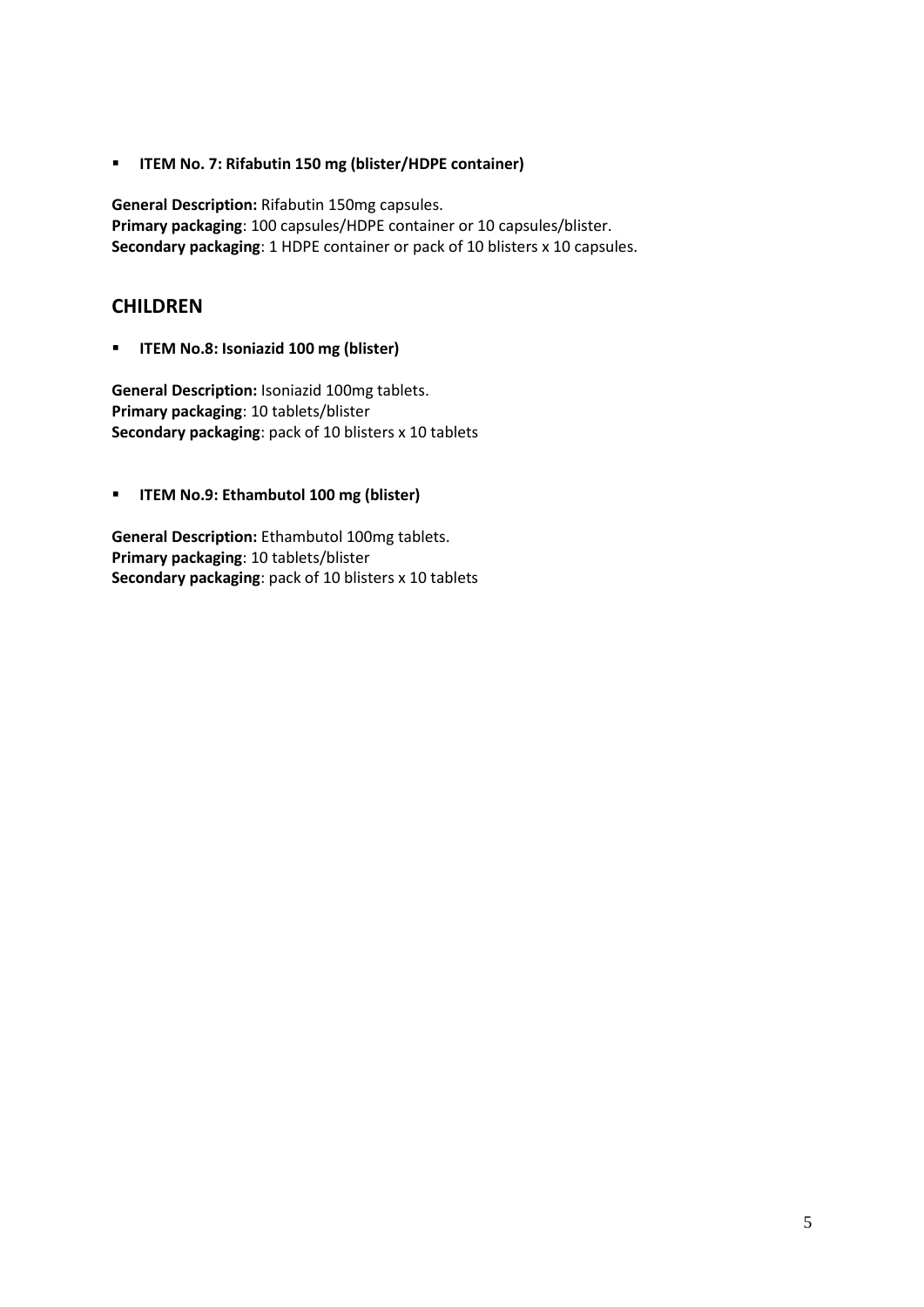### **ITEM No. 1: Cat I & III Kit A**

**General Description:** Stop TB Cat. I + III Patient Kit A containing

- 6 blisters x 4FDC R150/H75/Z400/E275 (28 tablets/blister)
- 12 blisters x 2FDC R150/H75 (28 tablets/blister)

#### **Technical Specifications:**

| Specifications of   | Laminated, corrugated punched cardboard box                 |
|---------------------|-------------------------------------------------------------|
| the outer box       | Dimensions:                                                 |
|                     | Length: 220mm ±5mm<br>Width: 115mm±5mm<br>Height: 130mm±5mm |
| Specifications of   | Laminated, corrugated punched cardboard box                 |
| the 4-FDC inner box | Dimensions:                                                 |
|                     | Length: 200mm ±5mm<br>Width: 50mm±5mm<br>Height: 120mm±5mm  |
| Specifications of   | Laminated, corrugated punched cardboard box                 |
| the RH inner box    | Dimensions:                                                 |
|                     | Length: 150mm ±5mm<br>Width: 60mm±5mm<br>Height: 85mm±5mm   |

#### **ITEM No. 2: Cat I & III Kit C**

**General Description:** Stop TB Cat. I+III Patient Kit C containing

- 6 blisters x 4FDC R150/H75/Z400/E275 (28 tablets/blister)
- 6 blisters x 2FDC R150/H150 (28 tablets/blister)

#### **Technical Specifications:**

| Specifications of   | Laminated, corrugated punched cardboard box                             |
|---------------------|-------------------------------------------------------------------------|
| the outer box       | Dimensions:                                                             |
|                     | Length: 220mm ±5mm<br>$\bullet$<br>Width: 90mm±5mm<br>Height: 130mm±5mm |
| Specifications of   | Laminated, corrugated punched cardboard box                             |
| the 4-FDC inner box | Dimensions:                                                             |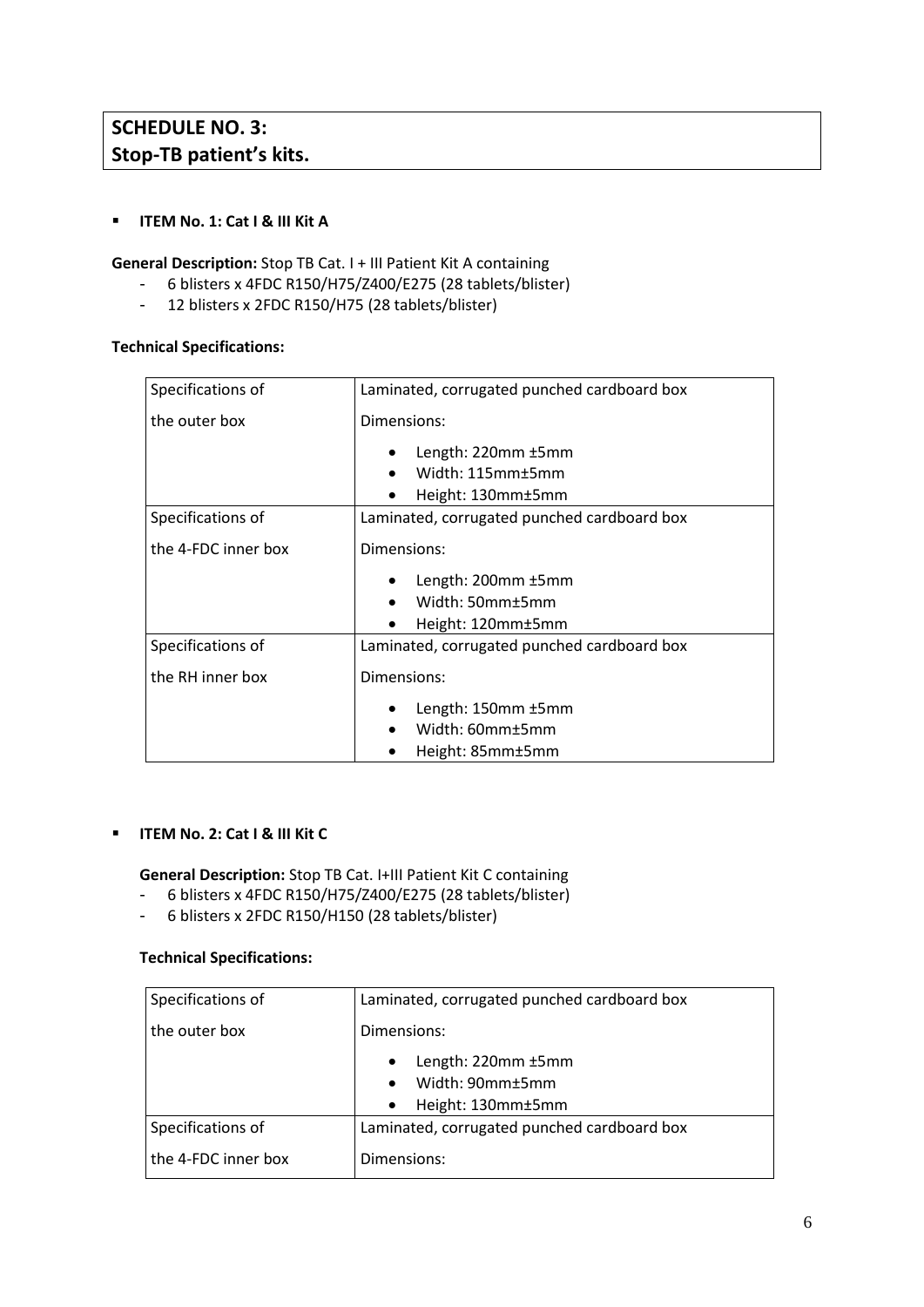|                   | Length: 200mm ±5mm                          |
|-------------------|---------------------------------------------|
|                   | Width: 50mm±5mm                             |
|                   | Height: 120mm±5mm                           |
| Specifications of | Laminated, corrugated punched cardboard box |
| the RH inner box  | Dimensions:                                 |
|                   | Length: 180mm ±5mm                          |
|                   | Width: 30mm±5mm                             |
|                   | Height: 90mm±5mm                            |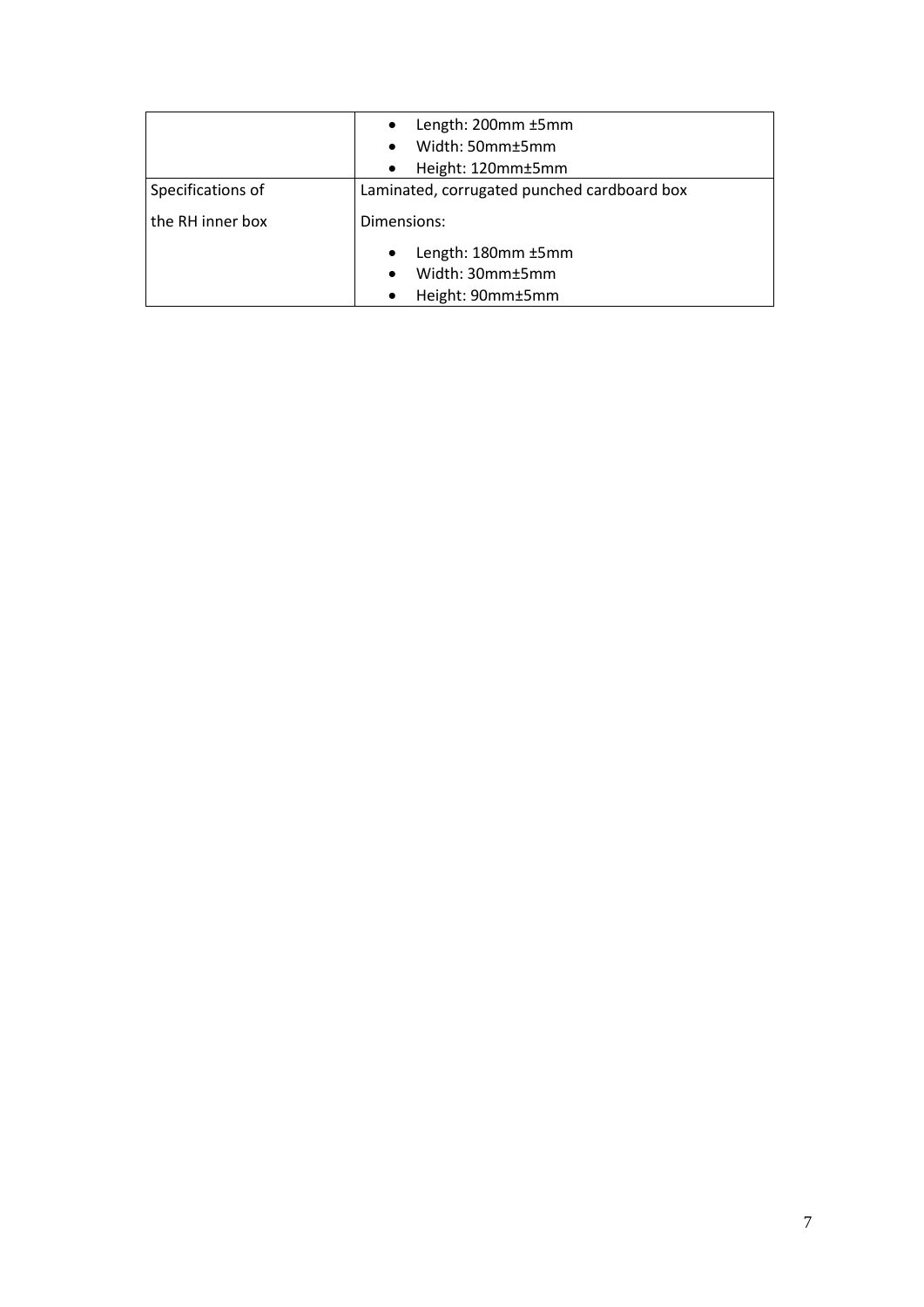# **SCHEDULE NO. 4: Parenteral injectable and other related products**

### **ITEM No. 1: Streptomycin 1g injectable (vial)**

**General Description:** Streptomycin 1g powder for injection with or without solvent water for injection 5mL ampoule **Primary packaging**: vial **Secondary packaging**: pack of 50 or 100 vials

## **ITEM No. 2: Water for Injection 5mL ampoule**

**General Description:** Water for injection, sterile, 5mL ampoules

## **Technical Specifications:**

5mL water for injection, sterile, free from pyrogens

**Primary packaging**: ampoule or vial **Secondary packaging**: pack of 100 ampoules

 **ITEM No. 3: Hypodermic AD syringe with re-use prevention feature, 5 ml with needle (21 G, 22G or 23G) and Safety Box for used syringes, 5L**

**General Description of syringes:** Hypodermic automatic disabling (AD) syringes with re-use prevention feature, capacity of 5mL, sterile, with needle on top or bi-packed for reconstitution and injection.

### **Technical Specifications for syringe and needle:**

5mL Sterile, Auto Disable Syringe with 0.2mL graduation, in polypropylene, with Re-Use prevention feature, conform to ISO 7886-4, CE Marked Certificate with needle 21G x 1 1/2", 22G x 1" 1.5" and23G x 1" 1.5" mounted on top or bi-packed, stainless steel, plastic base and protecting cap. Packed in a sterile pack.

Packaging: 100 pieces in a box. Each syringe and needle packed in an individual sterile peel-off pack. Product information on the individual pack: name of the manufacturer; type of product and main characteristics; expiry date; lot number; the word "sterile" or equivalent harmonized symbol, the words "check the integrity of the individual sterilization protection before use" (if space allows), "for single use", CE marking. Information for particular storage conditions as appropriate.

### **General Description of Safety boxes:** Safety box for used syringes/needles, 5L

**Technical Specifications for Safety boxes:** Puncture resistant containers for collecting and disposing of minimum 100 used AD syringes/ needles. Complies with WHO Performance specification E10/IC.2. Packaging: 25 boxes in one carton flat-packed for ease of shipment and storage. For construction at the field level.